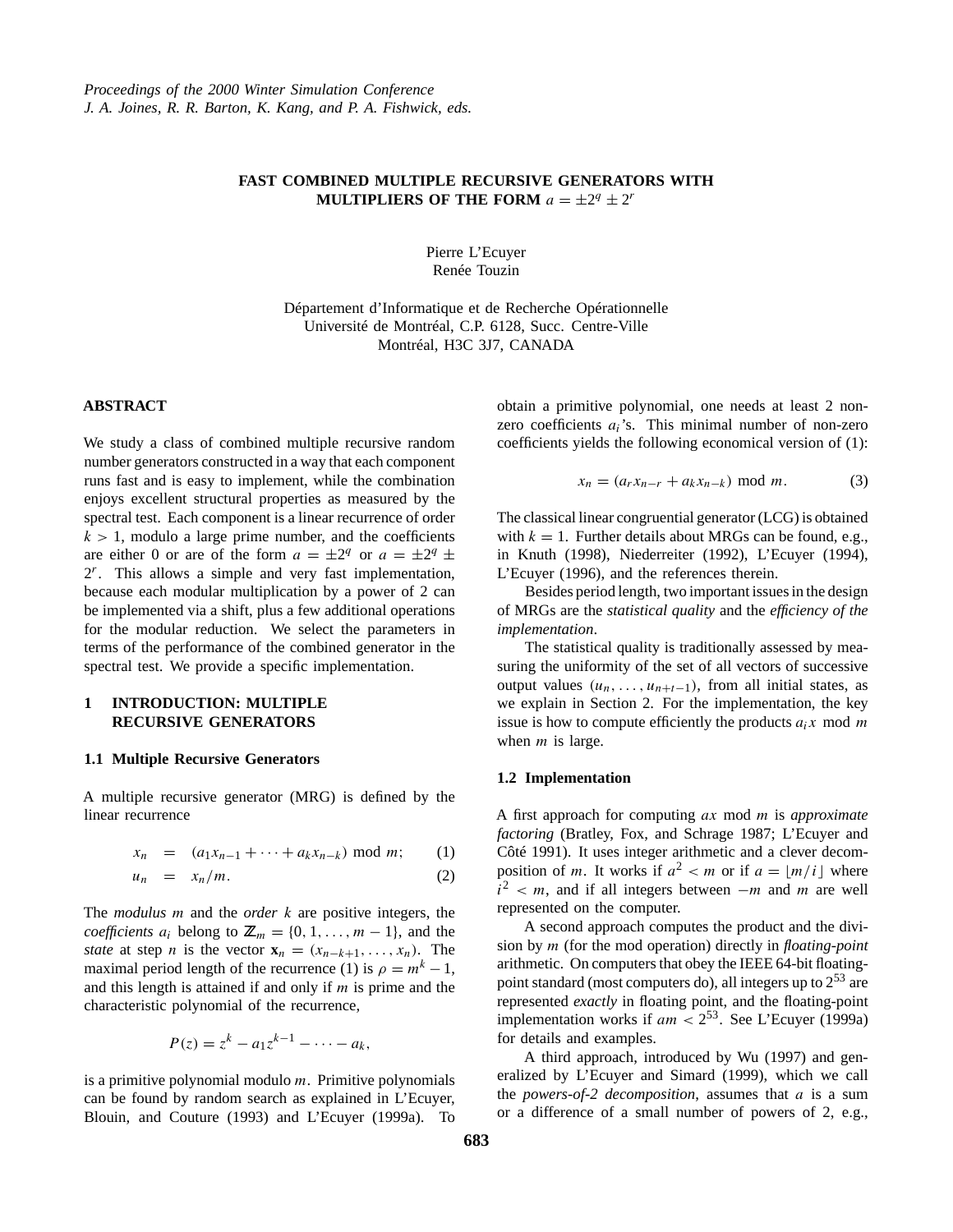$a = \pm 2^q \pm 2^r$ . The product of x by each power of 2 can be implemented by a left shift of the binary representation of x, and the product  $ax$  is computed by adding and/or subtracting. The details are given in Section 3. This approach turns out to be more efficient than the other two, according to our experiments.

Note that replacing any  $a_i$  by  $a_i \pm m$  changes nothing to the recurrence (1). If for some  $a_i \in \mathbb{Z}_m$ ,  $|a_i - m|$  satisfies one of the above conditions whereas  $a_i$  does not satisfy that condition, then one can replace  $a_i$  by  $\tilde{a}_i = a_i - m$  when implementing (1). This is equivalent to allowing negatives values for the  $a_i$ 's, which we shall do in the remainder of this paper.

### **1.3 Combined MRGs**

A direct efficient implementation of the recurrence (1) can generally be obtained only when the number of non-zero coefficients  $a_i$  is small, and when special conditions are imposed on these coefficients, as explained in the previous subsection. However, imposing these constraints usually implies that the resulting MRG has a poor lattice structure (L'Ecuyer 1997; L'Ecuyer 1999a). In particular, good behavior is possible only if the sum of squares of the  $a_i$  is large (L'Ecuyer 1997).

This has motivated the introduction of *combined MRGs*, which are constructed so that the components are easy to implement efficiently while the structure of the resulting combined generator has good quality. L'Ecuyer (1996) has proposed and analyzed the following class of combined MRGs, based on J linear recurrences, with the same order k and distinct prime moduli  $m_j$ , running in parallel. For  $1 \leq j \leq J$ , let

$$
x_{j,n} = (a_{j,1}x_{j,n-1} + \dots + a_{j,k}x_{j,n-k}) \mod m_j \quad (3)
$$

and suppose that the recurrence (1.3) has period  $\rho_j = m_j^k - 1$ . Suppose also that the least common multiple of  $\rho_1, \ldots, \rho_J$ is  $\rho = \rho_1 \cdots \rho_J / 2^{J-1}$ . (This is the best that one can do, because each  $\rho_i$  is necessarily even.) Define the two combinations

$$
z_n = \left(\sum_{j=1}^J \delta_j x_{j,n}\right) \text{ mod } m_1; \qquad u_n = z_n/m_1 \qquad (3)
$$

and

$$
w_n = \left(\sum_{j=1}^J \frac{\delta_j x_{j,n}}{m_j}\right) \text{ mod } 1 \tag{3}
$$

where the  $\delta_j$ 's are integers such that  $\delta_j$  is relatively prime with  $m_i$  for each j. L'Ecuyer (1996) has shown that the sequence  $\{w_n, n \geq 0\}$  defined by (1.3) is the same as

the sequence  $\{u_n, n \geq 0\}$  produced by the MRG (1–2), with  $m = m_1 \cdots m_J$ , and explains how to compute the corresponding  $a_i$ 's. Moreover, the numbers  $u_n$  and  $w_n$ produced by (1.3) and (1.3), respectively, differ only by a very small quantity when the  $m_i$  are close to each other. Explicit bounds on the difference are given in L'Ecuyer (1996).

The generators considered in this paper are combined MRGs of this form, constructed so that the structure of the combined MRG has excellent quality while (1.3) can be implemented efficiently for each  $j$ . This was already achieved by L'Ecuyer (1996) and L'Ecuyer (1999a) for implementations based on approximate factoring and on floating-point arithmetic, respectively. The aim of this paper is to propose combined MRGs that are *faster* for an equivalent statistical quality, by using the powers-of-2 decomposition method.

#### **1.4 Overview of the Remainder**

The remainder of the paper is organized as follows. In Section 2, we recall the quality criteria for selecting MRGs based on an analysis of their lattice structure by the spectral test. In Section 3, we describe the implementation method for coefficients that are a sum or a difference of a small number of powers of 2. In Section 4, we explain how we searched for good single and combined MRGs with coefficients of this form, and why we prefer the combined MRGs over the non-combined ones. In Section 5, we give a specific implementation of a combined MRG of this form and we compare its speed with other combined MRGs proposed in L'Ecuyer (1996) and L'Ecuyer (1999a), and implemented via approximate factoring and floating point arithmetic.

# **2 LATTICE STRUCTURE AND QUALITY CRITERIA**

Let

$$
\Psi_t = \{ (u_0, \dots, u_{t-1}) : (x_0, \dots, x_{k-1}) \in Z_m^k \}, \quad (3)
$$

the set of all vectors of  $t$  successive output values of the MRG  $(1-2)$ , from all possible initial states. If the initial seed of the MRG is chosen at random, this  $\Psi_t$  is viewed in a sense as the sample space from which points are chosen at random to approximate the uniform distribution over the *t*-dimensional unit hypercube  $[0, 1)^t$ . This means that the generator should be constructed so that  $\Psi_t$  covers  $[0, 1)^t$ very evenly, for t up to some arbitrary number.

It is well known that the set  $\Psi_t$  for an MRG is equal to the intersection of a lattice  $L_t$  with the unit hypercube  $[0, 1)^t$  (Knuth 1998; L'Ecuyer and Couture 1997). This implies that  $\Psi_t$  lies on a limited number of equidistant parallel hyperplanes, at a distance  $d_t$  apart, where  $1/d_t$ turns out to be equal to the Euclidean length of the shortest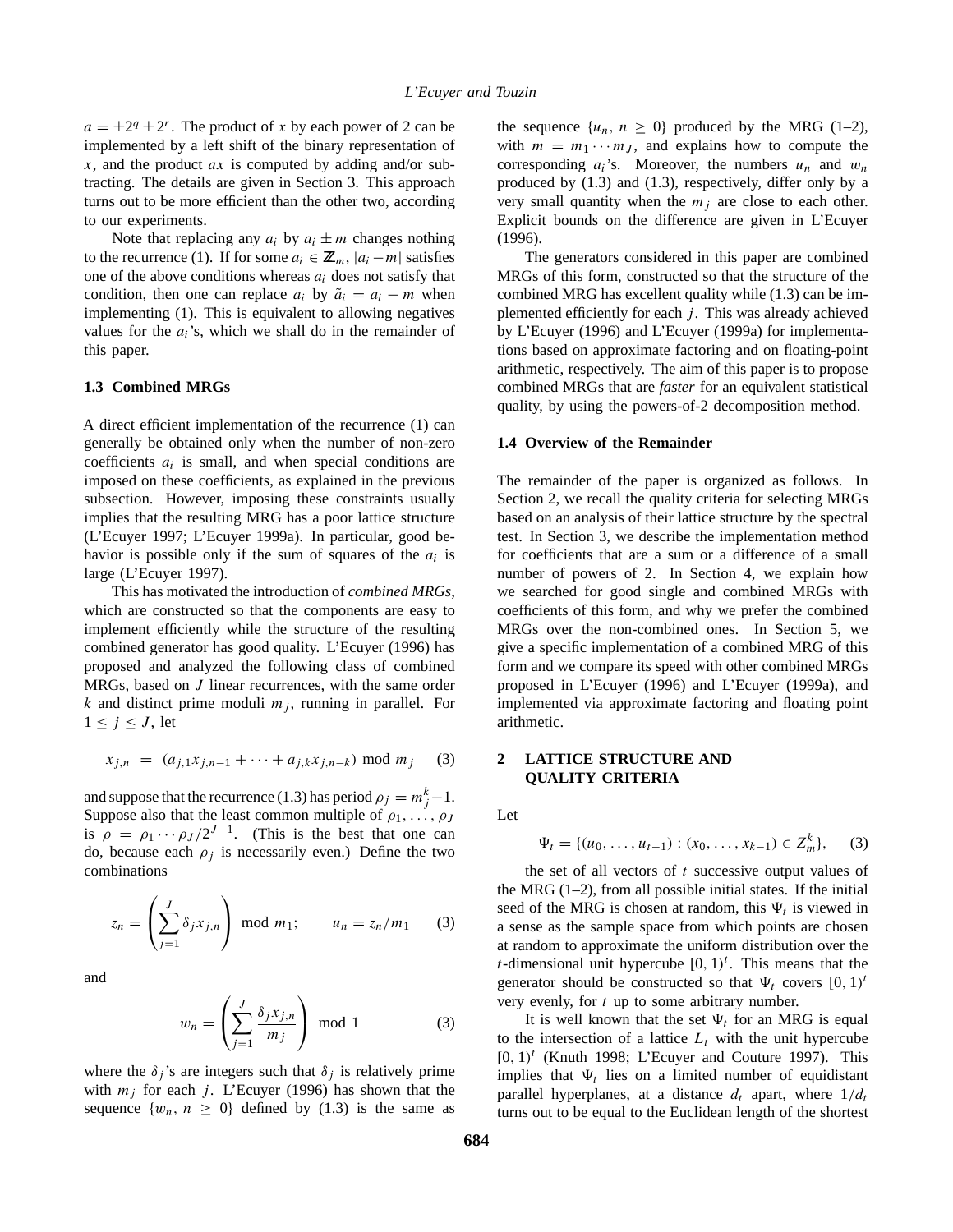nonzero vector in the dual lattice of  $L_t$ , defined as the set of vectors in  $\mathbb{R}^t$  whose scalar product by any vector of  $L_t$  is an integer. Computing  $d_t$  is called the *spectral test* (Knuth 1998; L'Ecuyer and Couture 1997). For  $\Psi_t$  to be evenly distributed over  $[0, 1)^t$ , we want  $d_t$  to be small.

Here, we use the same figure of merit as in L'Ecuyer (1999a), namely

$$
M_{t_1} = \min_{t \le t_1} d_t^*(m^k)/d_t,
$$

where  $t_1 > k$  is a selected constant (the maximal dimension that is considered) and  $d_t^*(m^k) = 1/(\rho_t m^{k/t})$  is an absolute lower bound on  $d_t$ , for given k and t. For  $t \leq 8$ , we take  $\rho_t$  as the value of  $\gamma_t$  defined in Knuth (1998), page 109, whereas for  $t > 8$ , we take  $\rho_t = \exp[R(t)/t]$  where  $R(t)$ is the bound of Rogers on the density of sphere packings (Conway and Sloane 1999; L'Ecuyer 1999b). This  $M_{t_1}$  is always between 0 and 1 and we want it to be as large as possible.

We recall that a general upper bound on  $1/d_t^2$  is given by

$$
1/d_t^2 \leq 1 + \sum_{i=1}^k a_i^2,
$$

which means that a *necessary* condition for good quality is that the sum of squares of the coefficients must be large.

### **3 IMPLEMENTATION BY THE POWERS-OF-2 DECOMPOSITION METHOD**

We want to compute

$$
y = 2^q x \mod m \tag{3}
$$

where  $0 < x < m$ . We decompose m and x as  $m = 2^e - h$ and  $x = x_0 + 2^{e-q} x_1$ , where  $h > 0$ ,  $x_0 = x \mod 2^{e-q}$ , and  $x_1 = |x/2^{e-q}|$ . We then have

$$
y = 2q(x0 + 2e-qx1) \text{ mod } (2e - h)
$$
  
= (2<sup>q</sup>x<sub>0</sub> + hx<sub>1</sub>) mod (2<sup>e</sup> - h). (3)

We *assume* that the following inequalities hold:

$$
h < 2^q
$$
 and  $h(2^q - (h+1)2^{-e+q}) < m$ . (3)

Under these conditions, each of the two terms  $2<sup>q</sup>x<sub>0</sub>$  and  $hx_1$  in (3) is less that m, and y can be computed as follows (L'Ecuyer and Simard 1999): Shift the binary representation of  $x_0$  by q positions to the left to obtain  $2^q x_0$ , add h times  $x_1$ , and subtract m if the result exceeds  $m - 1$ . This can be implemented using unsigned integers and the intermediate results will never exceed  $2m - 1$ . The procedure requires a single multiplication, between h and  $x_1$ .

To multiply x by  $a = \pm 2^q \pm 2^r$  modulo m, repeat the procedure with  $r$  instead of  $q$ , and add (or subtract) the results modulo  $m$ . L'Ecuyer and Simard (1999) give an implementation in C.

Note that if  $q = 0$  in (3), nothing needs to be done  $(y = x)$ , whereas if  $q = 1$ , one can simply add  $x + x$ , and subtract m if the result exceeds  $m - 1$ . We will exploit these special cases when we will select the parameters of our combined MRGs.

Wu (1997) introduced this method for the special case where  $h = 1$ . In this case, one obtains  $y = 2<sup>q</sup> x<sub>0</sub> + x<sub>1</sub>$ , which means that the binary representation of y is obtained simply by exchanging the blocks of bits  $x_0$  and  $x_1$  in the binary representation of x, i.e., rotating the bits by  $q$  positions. This simple rotation does not change the bits of  $x$  very much. L'Ecuyer and Simard (1999) have shown that as a result, the Hamming weights of x and of  $ax \mod m$  (i.e., the number of 1's in their respective binary representations) tend to be strongly dependent when  $m$  and  $a$  have the form  $m = 2^{e} - 1$  and  $a = \pm 2^{q} \pm 2^{r}$ . For  $k = 1$  (i.e., LCGs), they showed that this dependence also appears between the number of 1's in the binary representations of two successive output values  $u_{n-1}$  and of  $u_n$ , and they proposed a simple statistical test to detect it. The specific LCGs proposed by Wu (1997) fail this independence test decisively, whereas LCGs whose multipliers have a more complicated binary representation typically pass this test.

LCGs with multipliers of the form  $a = \pm 2^q \pm 2^r$  have in fact been proposed and used a long time ago: The infamous RANDU generator (IBM 1968) has indeed  $a = 2^{16} + 2 + 1$ and  $m = 2^{32}$ . These parameters were selected for the ease of implementation, but led to important deficiencies in the generator's structure (see, e.g., Law and Kelton 2000).

### **4 SEARCH FOR GOOD PARAMETERS**

We performed computer searches to find good single and combined MRGs that can be implemented via the powersof-2 decomposition method.

The first search was for MRGs of order  $k = 6$ , with modulus  $m = 2^{31} - 1$ . With this m, we have  $h = 1$  and we thus avoid the multiplication by  $h$ : We are back to the special case considered by Wu (1997). We imposed the condition that each coefficient  $a_i$  had to be of the form

$$
a = \pm 2^q \pm 1
$$
, or  $a = \pm 2^q$ , or  $a = 0$ . (3)

Even with these conditions, an exhaustive search would be too long, so we made a random search. Almost all of the generators that we examined and that satisfied these conditions had a very bad lattice structure in dimension 7, 8 or 9. These generators typically had a good behavior in higher dimensions. The best generator that we found, based on the criterion  $M_{16}$ , has  $M_{16} = 0.25012$ . This is not very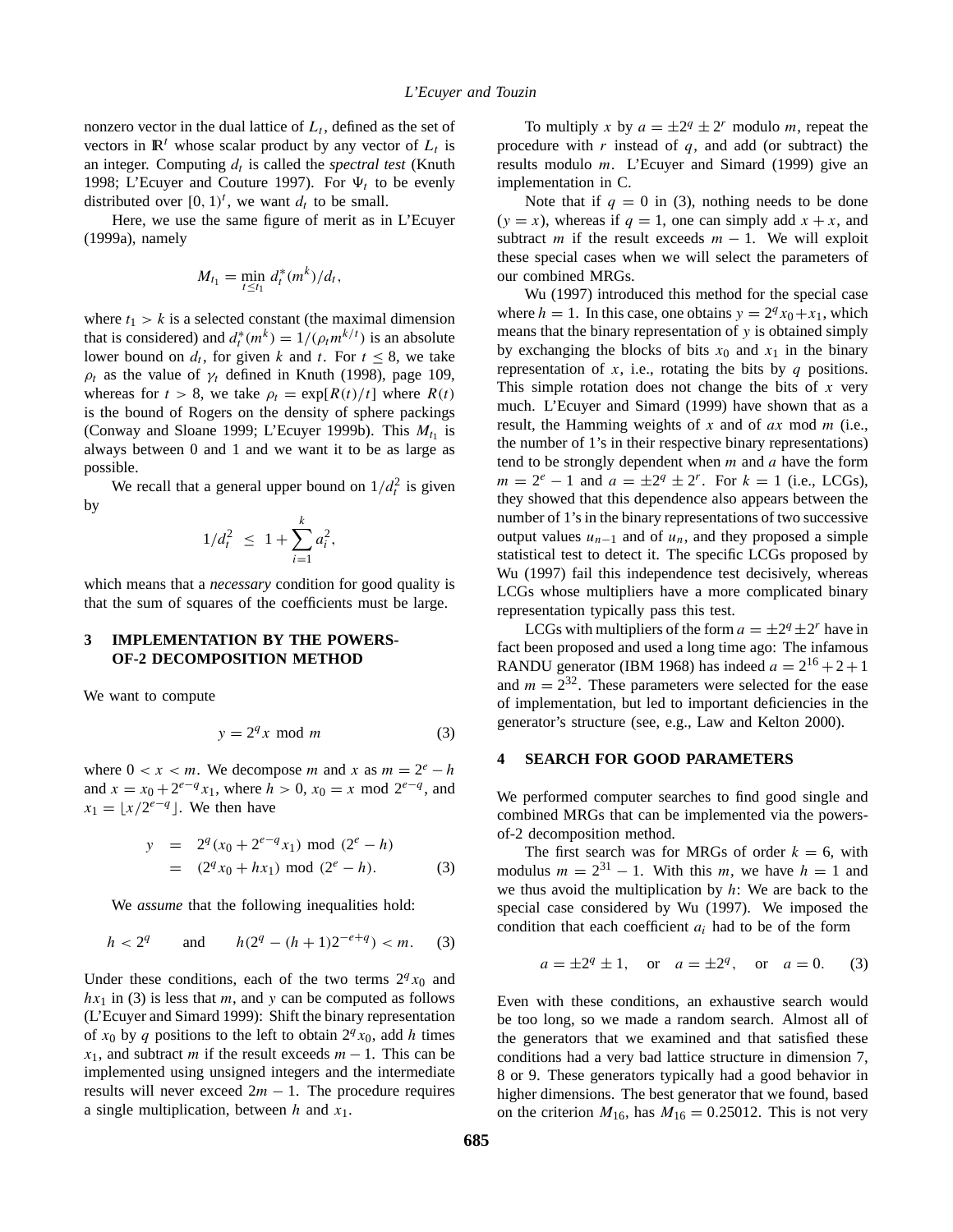good. Its coefficients are  $a_1 = 2^{15}$ ,  $a_2 = 0$ ,  $a_3 = -2^9 + 1$ ,  $a_4 = 2^{20} - 1$ ,  $a_5 = -2^6 - 1$ , and  $a_6 = 2^{26} - 1$ . We call it MRG31k6s. It has 5 non-trivial powers of two in its coefficients, so it can be compared to MRG31k3p, to be presented in the next section, in terms of the number of multiplications by powers of two. We cannot recommend it, however, because its lattice structure is relatively poor and, perhaps more importantly, because the small number of powers of 2 in the coefficients means (intuitively) that there is not much mixing of the bits, similar to, e.g., the generator of Wu 1997 (although not as bad).

In our second search, with the same  $k$  and  $m$ , we allowed coefficients with more non-trivial powers of 2. The condition on the coefficients was that they had to be of the form  $a = \pm 2^q \pm 2^r$ . MRGs with good lattice structures were much easier to find under these relaxed conditions. The best generator that we found, based on  $M_{16}$ , has  $M_{16} =$  $M_{48} = 0.59149$ . We call it MRG31k61. Its coefficients are  $a_1 = 2^{23} + 2^{16}$ ,  $a_2 = 2^{19} - 2^{12}$ ,  $a_3 = 2^{27} + 2^{15}$ ,  $a_4 = -2^{10} - 2^7$ ,  $a_5 = -2^4 - 1$ , and  $a_6 = 2^{27} + 2^{16}$ . Of course, this generator will be slower than MRG31k3s, because there is more multiplications by powers of 2 to perform. We will compare their speeds at the end of the next section.

Our third search was for *combined* MRGs with 2 components of order  $k = 3$ , with moduli  $m_1 = 2^{31} - 1$  and  $m_2 = 2^{31} - 21069$ , and with some coefficients equal to zero and the others of the form  $\pm 2^q$  or  $\pm 2^q \pm 1$ . We performed a random search. For each coefficient of each component, we specified the desired form: either 0, or  $\pm 2^q$ , or  $\pm 2^q \pm 1$ . Each coefficient received randomly between 1 to 10 possible values, depending on the specified form. We retained only the coefficients for which the inequalities (3) were satisfied, and only the recurrences (or characteristic polynomials) that satisfied the maximal period conditions. We then examined all the possible combinations of one MRG component of each type, among those retained, to find out which combined generator performed best on spectral test. These combined MRG have approximatively the same period length as the MRGs of order 6 in our first two searches. The best combined MRG that we found, MRG31k3p, is described in the next section.

#### **5 A SPECIFIC GENERATOR AND SOME TIMINGS**

In our third search, we found the following combined MRG with  $J = 2$  components of order  $k = 3$ , whose lattice structure is good at least up to 48 dimensions, with  $M_{48} = 0.60159$ . The two components are defined by the parameters

$$
m_1 = 2^{31} - 1 = 2147483647
$$
  

$$
a_{11} = 0
$$

$$
a_{12} = 2^{22}
$$
  
\n
$$
a_{13} = 2^7 + 1
$$
  
\n
$$
m_2 = 2^{31} - 21069 = 2147462579
$$
  
\n
$$
a_{21} = 2^{15}
$$
  
\n
$$
a_{22} = 0
$$
  
\n
$$
a_{23} = 2^{15} + 1.
$$

Thus, each component has only 2 nonzero coefficients, one of them of the form  $a_{ij} = 2^q$  and the other one of the form  $a_{ij} = 2^q + 1$ . This will simplify the implementation.

The combination (1.3) is exactly equivalent to an MRG of order 3 with parameters

> $m = 4611640770946945613$  $a_1$  = 4341088847531259234  $a_2$  = 2349160800583431525  $a_3$  = 3927818590467337243.

This generators has 2 distinct cycles of length  $\rho =$  $m_1m_2/2 \approx 2^{185}$ .

Figure 1 gives an implementation of this generator in the C language. In this code, the bit masks mask\* are used to separate the bits of the  $x_{i,i}$ 's in 2 blocks as explained in Section 3. For example, mask12 contains 23 zeros followed by 9 ones. So, in the first line of the code for the first component, the statement

$$
((x11 & mask12) << 22) + (x11 >> 9)
$$

extracts the 9 least significant bits of  $x11$ , shifts them to the left by 22 positions, and adds this to  $x11$  shifted to the right by 9 positions. The result is the product of x11 by  $a_{12} = 2^{22}$ , modulo  $m_1 = 2^{31} - 1$ . The other products are implemented in a similar way. The several instructions of the form

if 
$$
(y2 > m2) y2 = m2
$$
;

are necessary to avoid overflow. Indeed, since the terms added are between 0 and  $2^{31}$  – 1 and since unsigned integers cannot exceed  $2^{32} - 1$ , we cannot safely add more than 2 terms at a time without reducing the sum modulo  $m_i$ .

To have an idea of the speed improvement of this new generator over the previous combined MRG implementations, for each generator we generated 10 million  $(10^7)$  random numbers and added them up, looked at how much CPU time it took (user time + system time), and printed the sum (this may be convenient for checking correctness of an implementation). In all cases, each integer in the seed was 12345. We did this on a 64-bit SUN Ultra-2/160 using the system's compiler (cc, version 4.2) with the "-fast -xtarget=ultra -xarch=v8plusa" options and with the GNU C (gcc)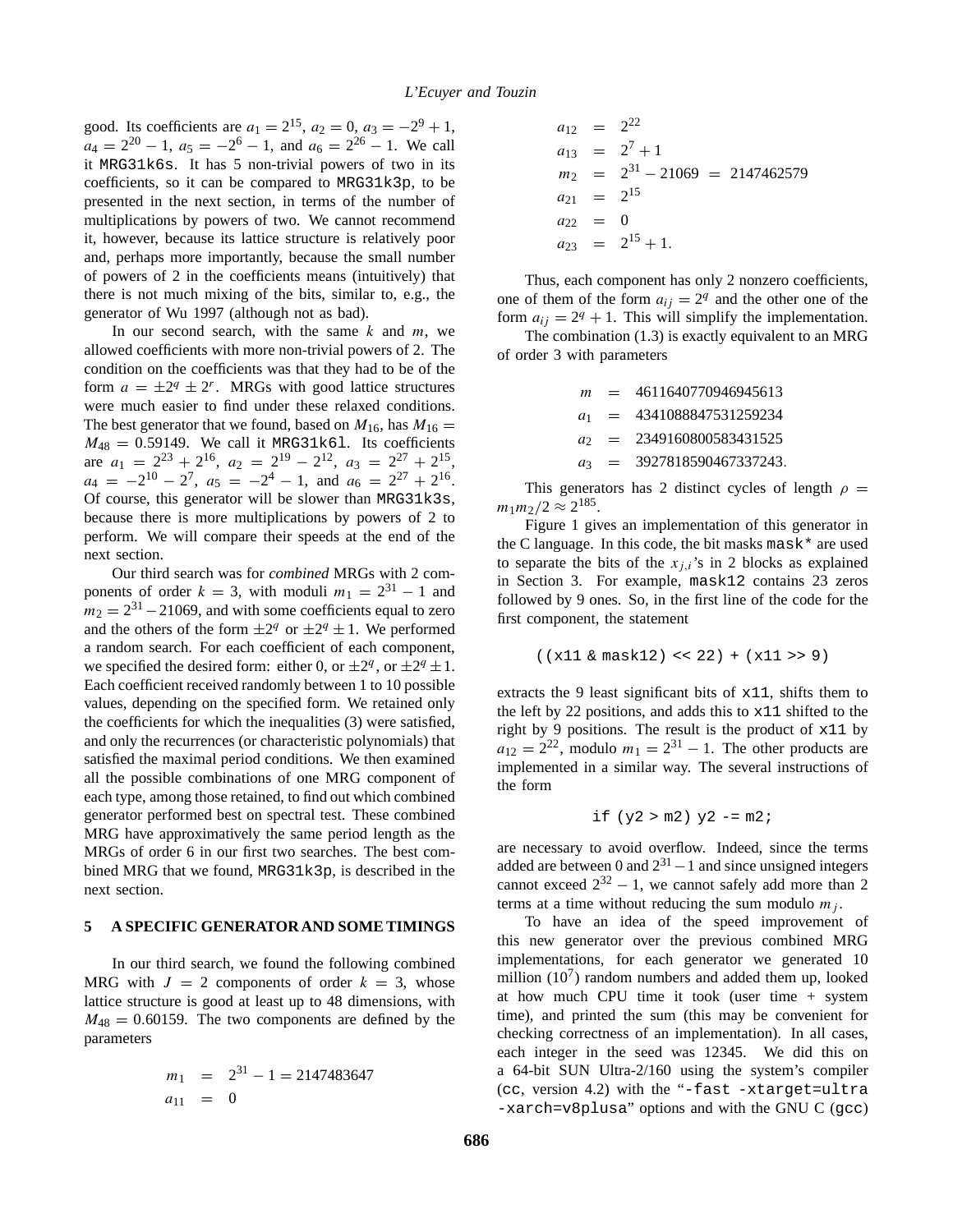```
#define m1 2147483647
#define m2 2147462579
#define norm 4.656612873077393e-10
#define mask12 511
#define mask13 16777215
#define mask21 65535
unsigned long x10, x11, x12, x20, x21, x22;
double MRG31k3p ()
  {
 register unsigned long y1, y2; /* For intermediate results */
 /* First component */
 y1 = (((x11 & mask12) << 22) + (x11 > > 9))
     + (((x12 & mask13) << 7) + (x12 > 24));
 if (y1 > m1) y1 = m1;
 y1 == x12;if (y1 > m1) y1 = m1;
 x12 = x11; x11 = x10; x10 = y1;/* Second component */
 y1 = ((x20 \& mask21) << 15) + 21069 * (x20 >> 16);if (y1 > m2) y1 - m2;
 y2 = ( (x22 \&amp; \text{mask}21) << 15) + 21069 * (x22 >> 16);if (y2 > m2) y2 = m2;
 y2 == x22;if (y2 > m2) y2 = m2;
 y2 == y1;if (y2 > m2) y2 = m2;
 x22 = x21; x21 = x20; x20 = y2;
 /* Combinaison */
 if (x10 \le x20) return ((x10 - x20 + m1) * norm);
 else return ((x10 - x20) * norm);}
```
Figure 1: Implementation of a combined MRG with the Powers-of-2 Decomposition Method

and GNU  $C_{++}$  (q++) compilers, with the options "-03 -ffast-math -fexpensive-optimizations -finline-functions". Then we did the same on two other computers, with a 500 MHz Pentium III processor and a 750 MHz AMD Athlon processor, respectively, both under the Red Hat Linux operating system, with the GNU C and GNU C++ compilers, with the same options as on the SUN.

The timings for the selected generators, in seconds, are given in Table 1, for the C compilers. The timings for the C++ compilers are practically identical to those with the corresponding C compiler. In the table, we also indicate the period length, the type of implementation (AF for approximate factoring, FP for floating-point, and P2D for powers-of-2 decomposition), and the sum of the  $10<sup>7</sup>$ numbers generated. The generator MRG31k3p is that of Figure 1, MRG31k6s and MRG31k6l were introduced in the previous section, MRG32k3a is the combined MRG proposed in L'Ecuyer (1999a), combMRG96a is that given in Figure I of L'Ecuyer (1996), and combMRG96b is a variant of combMRG96a with the moduli and multipliers defined as constants in the code instead of variables as in combMRG96a.

Aside from MRG31k3s, which we discard because of its poor performance in the spectral test, the generator MRG31k3p in the first line of the table is the fastest on all processors, except on the SUN with the GNU compiler, where MRG32k3a wins by a small margin. This illustrates the fact that speed comparisons depend heavily on compilers and machine architecture.

The generator of Figure 1 gives only 31 bits of precision even though it returns 53-bit floating-point numbers. If more precision is desired, one can combine two successive numbers produced by the generator to construct each output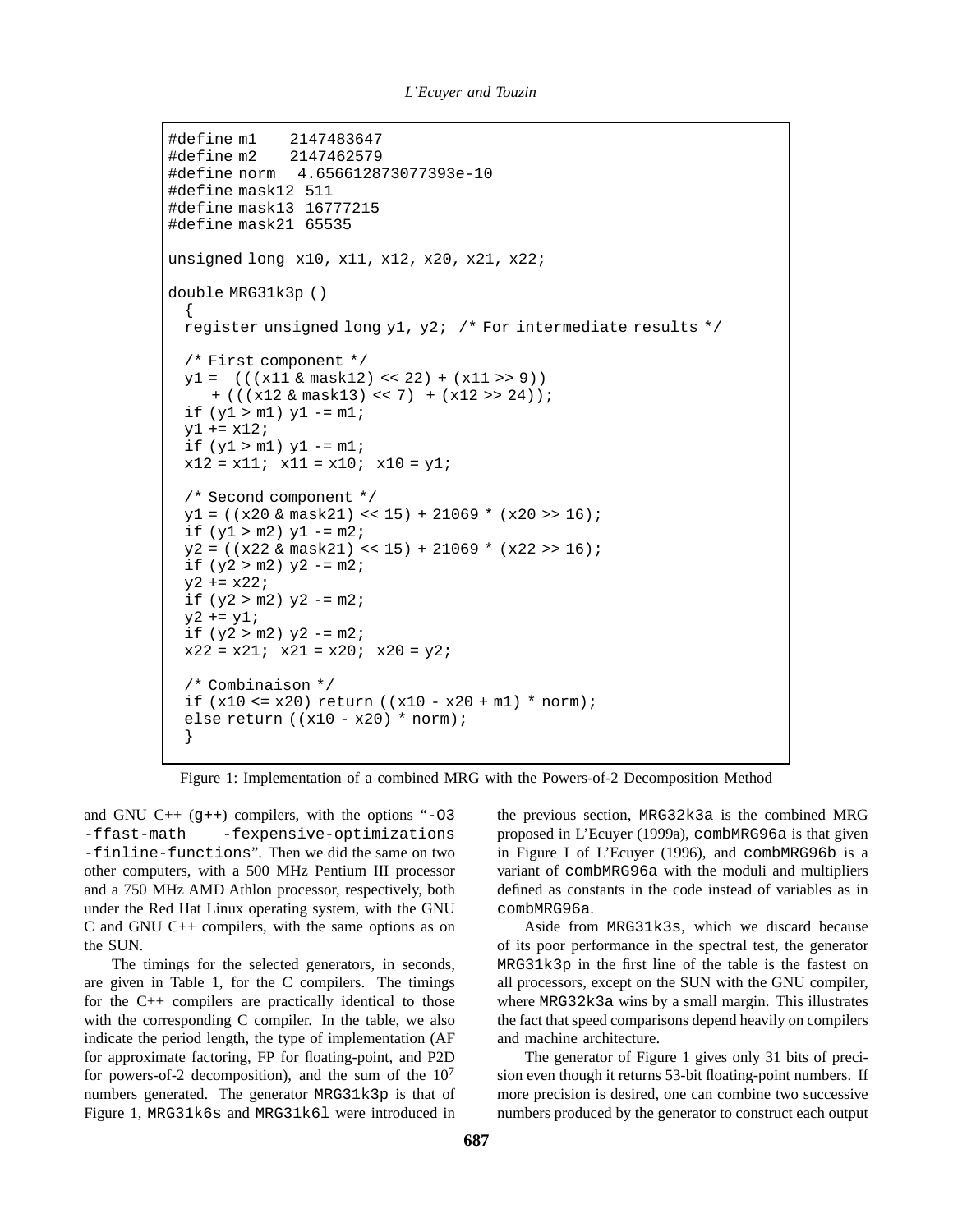### *L'Ecuyer and Touzin*

| <b>RNG</b> | Period           | Method | SUN Ultra-2 |      | Pentium-III | AMD Athlon | Sum        |
|------------|------------------|--------|-------------|------|-------------|------------|------------|
|            | length $\approx$ |        |             |      | 500 MHz     | 750 MHz    |            |
|            |                  |        | $_{\rm cc}$ | qcc  | qcc         | qcc        |            |
| MRG31k3p   | $2^{185}$        | P2D    | 3.3         | 5.4  | 2.8         | 1.4        | 5000214.81 |
| MRG31k6s   | $2^{186}$        | P2D    | 3.4         | 4.6  | 2.8         | 1.3        | 4999947.37 |
| MRG31k61   | $2^{186}$        | P2D    | 5.5         | 7.2  | 4.5         | 2.0        | 5000070.98 |
| MRG32k3a   | $2^{191}$        | FP     | 5.1         | 4.8  | 5.6         | 2.3        | 5001090.95 |
| combMRG96a | $2^{185}$        | AF     | 18.2        | 33.9 | 6.0         | 3.7        | 4999897.05 |
| combMRG96b | $2^{185}$        | ΑF     | 11.5        | 20.8 | 6.0         | 3.3        | 4999897.05 |

Table 1: CPU time (seconds) to generate and add  $10<sup>7</sup>$  random numbers, and value of the sum

value. For example, if MRG31k3p outputs the sequence  $u_1, u_2, \ldots$ , one can use the sequence  $v_1, v_2, \ldots$  of pseudorandom numbers defined by  $v_i = (vu_{2i} + u_{2i-1}) \text{ mod } 1$ for some constant  $\nu$  between  $2^{-21}$  and  $2^{-32}$ .

## **6 CONCLUSION**

Combined MRGs with multipliers of the form  $\pm 2^q \pm 2^r$ are the fastest good-quality MRGs available to date, when comparing generators having approximatively the same period length. These combined MRG possess good theorical properties in terms of their period length and the quality of their lattice structure, and behave well in empirical statistical tests. In the future, we plan to search for good generators of this form by applying the spectral test not only to the vectors of successive output values produced by the generator (as usual), but to certain vectors of non-successive output values as well, as suggested by L'Ecuyer and Lemieux (2000) in the context of selecting lattice rules for quasi-Monte Carlo integration. These combined MRGs could also be combined with small, efficient, nonlinear generators to destroy the (linear) lattice structure and we intend to analyze such combinations.

#### **ACKNOWLEDGMENTS**

This work has been supported by NSERC-Canada grant No. ODGP0110050 and FCAR-Québec Grant No. 00ER3218 to the first author, and via an NSERC-Canada scholarship to the second author.

### **REFERENCES**

- Bratley, P., B. L. Fox, and L. E. Schrage. 1987. *A guide to simulation*. Second ed. New York: Springer-Verlag.
- Conway, J. H. and N. J. A. Sloane. 1999. *Sphere packings, lattices and groups*. 3rd ed. Grundlehren der Mathematischen Wissenschaften 290, New York: Springer-Verlag.
- IBM. 1968. *System/360 scientific subroutine package, Version III, Programmer's Manual*. White Plains, New York.
- Knuth, D. E. 1998. *The art of computer programming, volume 2: Seminumerical algorithms*. Third ed. Reading, Mass.: Addison-Wesley.
- Law, A. M and W. D. Kelton. 2000. *Simulation modeling and analysis*. Third ed. New York: McGraw-Hill.
- L'Ecuyer, P. 1994. Uniform random number generation. *Annals of Operations Research*, 53:77–120.
- L'Ecuyer, P. 1996. Combined multiple recursive random number generators. *Operations Research*, 44(5):816– 822.
- L'Ecuyer, P. 1997. Bad lattice structures for vectors of nonsuccessive values produced by some linear recurrences. *INFORMS Journal on Computing*, 9(1):57–60.
- L'Ecuyer, P. 1999a. Good parameters and implementations for combined multiple recursive random number generators. *Operations Research*, 47(1):159–164.
- L'Ecuyer, P. 1999b. Tables of linear congruential generators of different sizes and good lattice structure. *Mathematics of Computation*, 68(225):249–260.
- L'Ecuyer, P, F. Blouin, and R. Couture. 1993. A search for good multiple recursive random number generators. *ACM Transactions on Modeling and Computer Simulation*, 3(2):87–98.
- L'Ecuyer, P. and S. Côté. 1991. Implementing a random number package with splitting facilities. *ACM Transactions on Mathematical Software*, 17(1):98–111.
- L'Ecuyer, P. and R. Couture. 1997. An implementation of the lattice and spectral tests for multiple recursive linear random number generators. *INFORMS Journal on Computing*, 9(2):206–217.
- L'Ecuyer, P. and C. Lemieux. 2000. Variance reduction via lattice rules. *Management Science*. To appear.
- L'Ecuyer, P. and R. Simard. 1999. Beware of linear congruential generators with multipliers of the form  $a = \pm 2^q \pm 2^r$ . *ACM Transactions on Mathematical Software*, 25(3):367–374.
- Niederreiter, H. 1992. *Random number generation and quasi-monte carlo methods*. volume 63 of *SIAM CBMS-NSF Regional Conference Series in Applied Mathematics*. Philadelphia: SIAM.
- Wu, P.-C. 1997. Multiplicative, congruential random number generators with multiplier  $\pm 2^{k_1} \pm 2^{k_2}$  and modulus